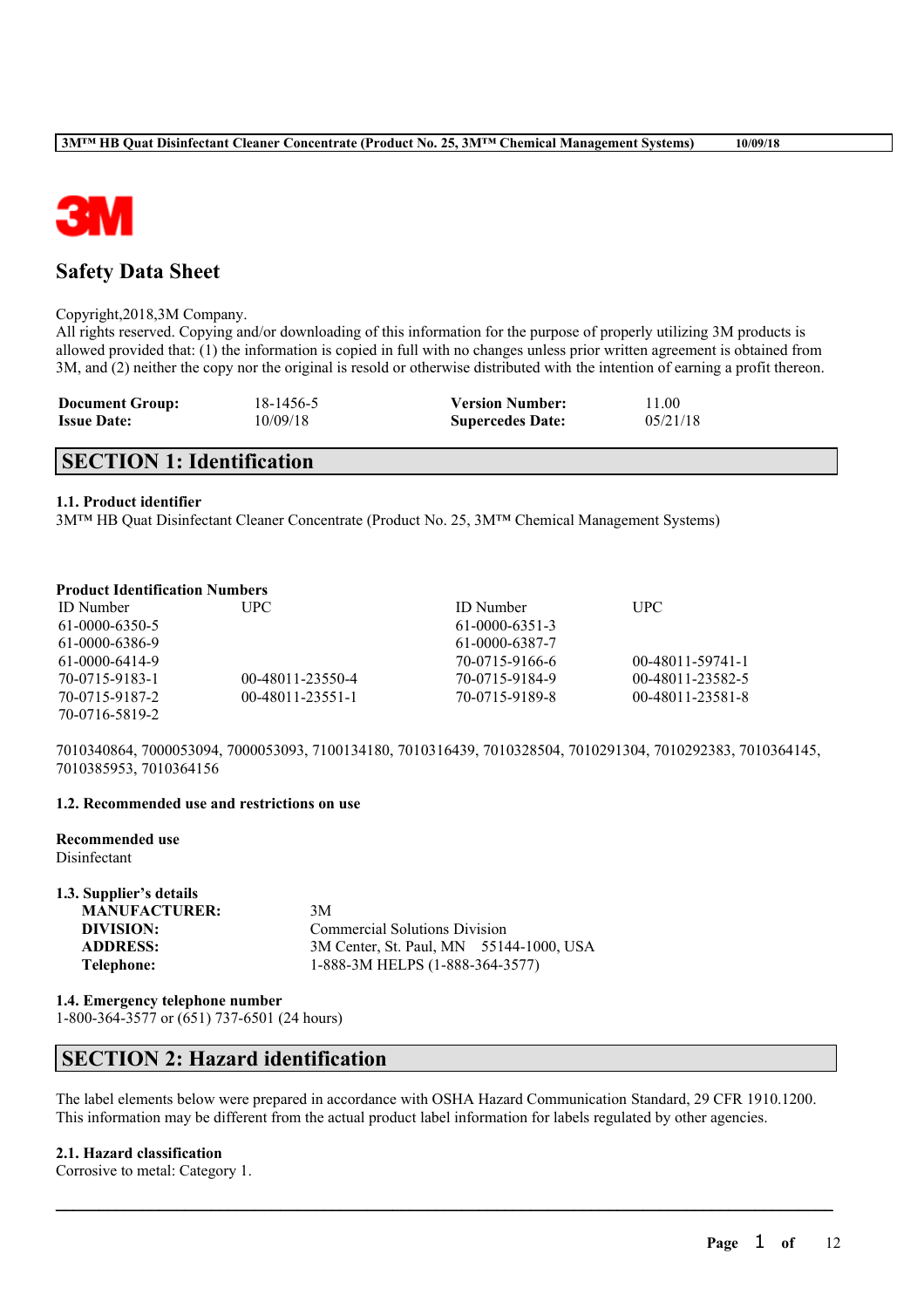Flammable Liquid: Category 3. Serious Eye Damage/Irritation: Category 1. Skin Corrosion/Irritation: Category 1B.

# **2.2. Label elements**

**Signal word** Danger

**Symbols** Flame | Corrosion |

**Pictograms**



**Hazard Statements** May be corrosive to metals. Flammable liquid and vapor.

Causes severe skin burns and eye damage.

# **Precautionary Statements**

## **Prevention:**

Keep away from heat/sparks/open flames/hot surfaces. - No smoking. Ground/bond container and receiving equipment. Use only non-sparking tools. Take precautionary measures against static discharge. Keep container tightly closed. Keep only in original container. Use explosion-proof electrical/ventilating/lighting equipment. Do not breathe dust/fume/gas/mist/vapors/spray. Wear protective gloves, protective clothing, and eye/face protection. Wash thoroughly after handling.

# **Response:**

IF INHALED: Remove person to fresh air and keep comfortable for breathing. IF ON SKIN (or hair): Take off immediately all contaminated clothing. Rinse skin with water/shower. IF IN EYES: Rinse cautiously with water for several minutes. Remove contact lenses, if present and easy to do. Continue rinsing. Immediately call a POISON CENTER or doctor/physician. Wash contaminated clothing before reuse. IF SWALLOWED: Rinse mouth. Do NOT induce vomiting. In case of fire: Use a fire fighting agent suitable for flammable liquids such as dry chemical or carbon dioxide to extinguish.

 $\mathcal{L}_\mathcal{L} = \mathcal{L}_\mathcal{L} = \mathcal{L}_\mathcal{L} = \mathcal{L}_\mathcal{L} = \mathcal{L}_\mathcal{L} = \mathcal{L}_\mathcal{L} = \mathcal{L}_\mathcal{L} = \mathcal{L}_\mathcal{L} = \mathcal{L}_\mathcal{L} = \mathcal{L}_\mathcal{L} = \mathcal{L}_\mathcal{L} = \mathcal{L}_\mathcal{L} = \mathcal{L}_\mathcal{L} = \mathcal{L}_\mathcal{L} = \mathcal{L}_\mathcal{L} = \mathcal{L}_\mathcal{L} = \mathcal{L}_\mathcal{L}$ 

Absorb spillage to prevent material damage.

# **Storage:**

Store in a corrosive resistant container with a resistant inner liner. Store in a well-ventilated place. Keep cool. Store locked up.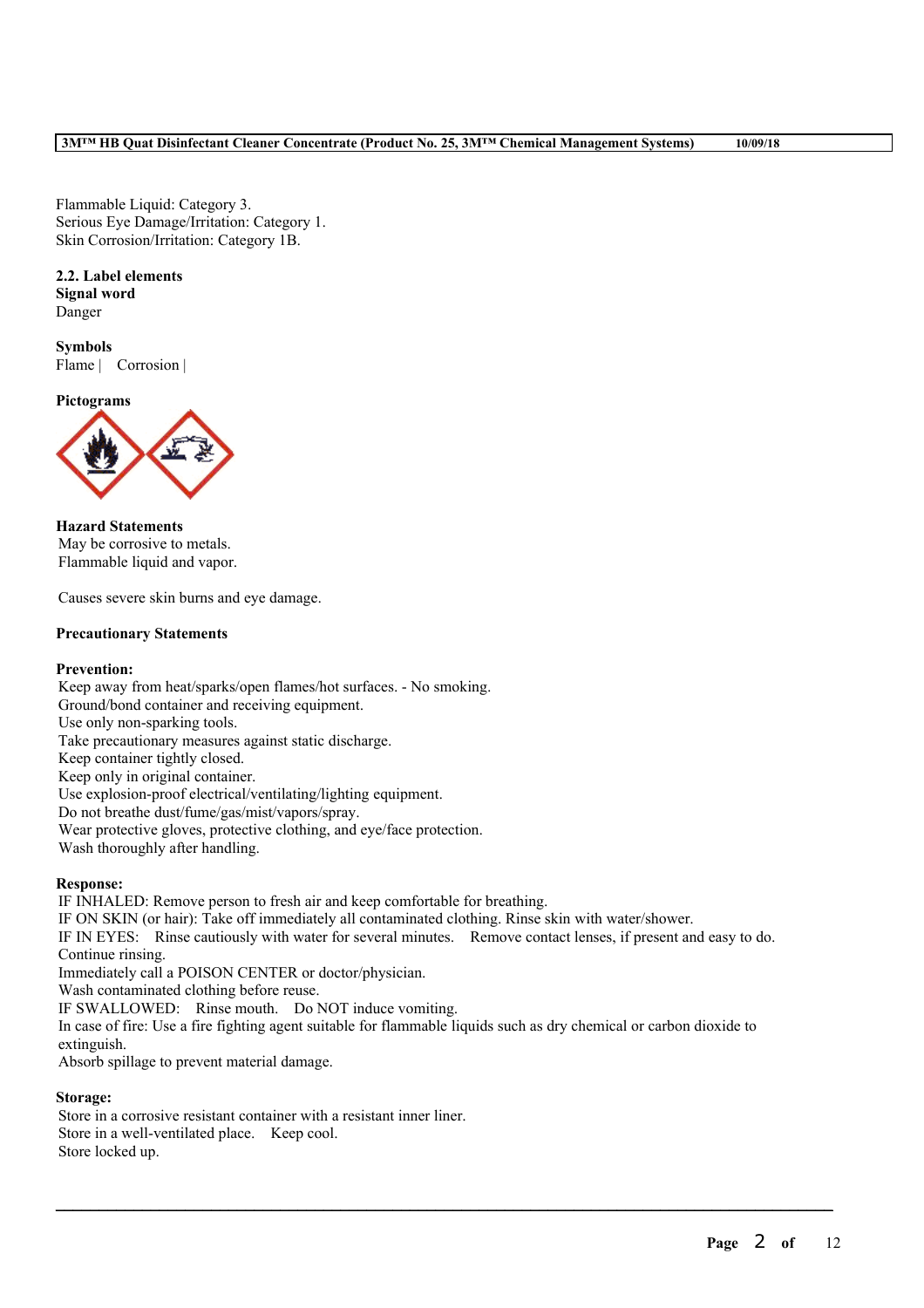#### **Disposal:**

Dispose of contents/container in accordance with applicable local/regional/national/international regulations.

#### **2.3. Hazards not otherwise classified**

May cause chemical gastrointestinal burns.

13% of the mixture consists of ingredients of unknown acute oral toxicity. 19% of the mixture consists of ingredients of unknown acute dermal toxicity.

# **SECTION 3: Composition/information on ingredients**

| Ingredient                               | C.A.S. No.    | $%$ by Wt              |
|------------------------------------------|---------------|------------------------|
| <b>WATER</b>                             | 7732-18-5     | 40 - 70 Trade Secret * |
| ALKYL (68% C12, 32% C14) DIMETHYL        | 68391-01-5    | 13.238                 |
| ETHYLBENZYL AMMONIUM CHLORIDE            |               |                        |
| ALKYL (60% C14, 30% C16, 5% C12, 5% C18) | 68956-79-6    | 13 238                 |
| DIMETHYL BENZYL AMMONIUM CHLORIDE        |               |                        |
| <b>ETHOXYLATED C12-C15 ALCOHOLS</b>      | 68131-39-5    | 5 - 10 Trade Secret *  |
| <b>TETRASODIUM</b>                       | $64-02-8$     | 3 - 7 Trade Secret *   |
| <b>ETHYLENEDIAMINETETRAACETATE</b>       |               |                        |
| <b>ETHYL ALCOHOL</b>                     | $64 - 17 - 5$ | - 5 Trade Secret *     |

\*The specific chemical identity and/or exact percentage (concentration) of this composition has been withheld as a trade secret.

# **SECTION 4: First aid measures**

#### **4.1. Description of first aid measures**

#### **Inhalation:**

Remove person to fresh air. If you feel unwell, get medical attention.

#### **Skin Contact:**

Immediately flush with large amounts of water for at least 15 minutes. Remove contaminated clothing. Get immediate medical attention. Wash clothing before reuse.

#### **Eye Contact:**

Immediately flush with large amounts of water for at least 15 minutes. Remove contact lenses if easy to do. Continue rinsing. Immediately get medical attention.

**If Swallowed:**

Rinse mouth. Do not induce vomiting. Get immediate medical attention.

#### **4.2. Most important symptoms and effects, both acute and delayed**

See Section 11.1. Information on toxicological effects.

# **4.3. Indication of any immediate medical attention and special treatment required**

Not applicable.

# **SECTION 5: Fire-fighting measures**

#### **5.1. Suitable extinguishing media**

In case of fire: Use a fire fighting agent suitable for flammable liquids such as dry chemical or carbon dioxide to extinguish.

 $\mathcal{L}_\mathcal{L} = \mathcal{L}_\mathcal{L} = \mathcal{L}_\mathcal{L} = \mathcal{L}_\mathcal{L} = \mathcal{L}_\mathcal{L} = \mathcal{L}_\mathcal{L} = \mathcal{L}_\mathcal{L} = \mathcal{L}_\mathcal{L} = \mathcal{L}_\mathcal{L} = \mathcal{L}_\mathcal{L} = \mathcal{L}_\mathcal{L} = \mathcal{L}_\mathcal{L} = \mathcal{L}_\mathcal{L} = \mathcal{L}_\mathcal{L} = \mathcal{L}_\mathcal{L} = \mathcal{L}_\mathcal{L} = \mathcal{L}_\mathcal{L}$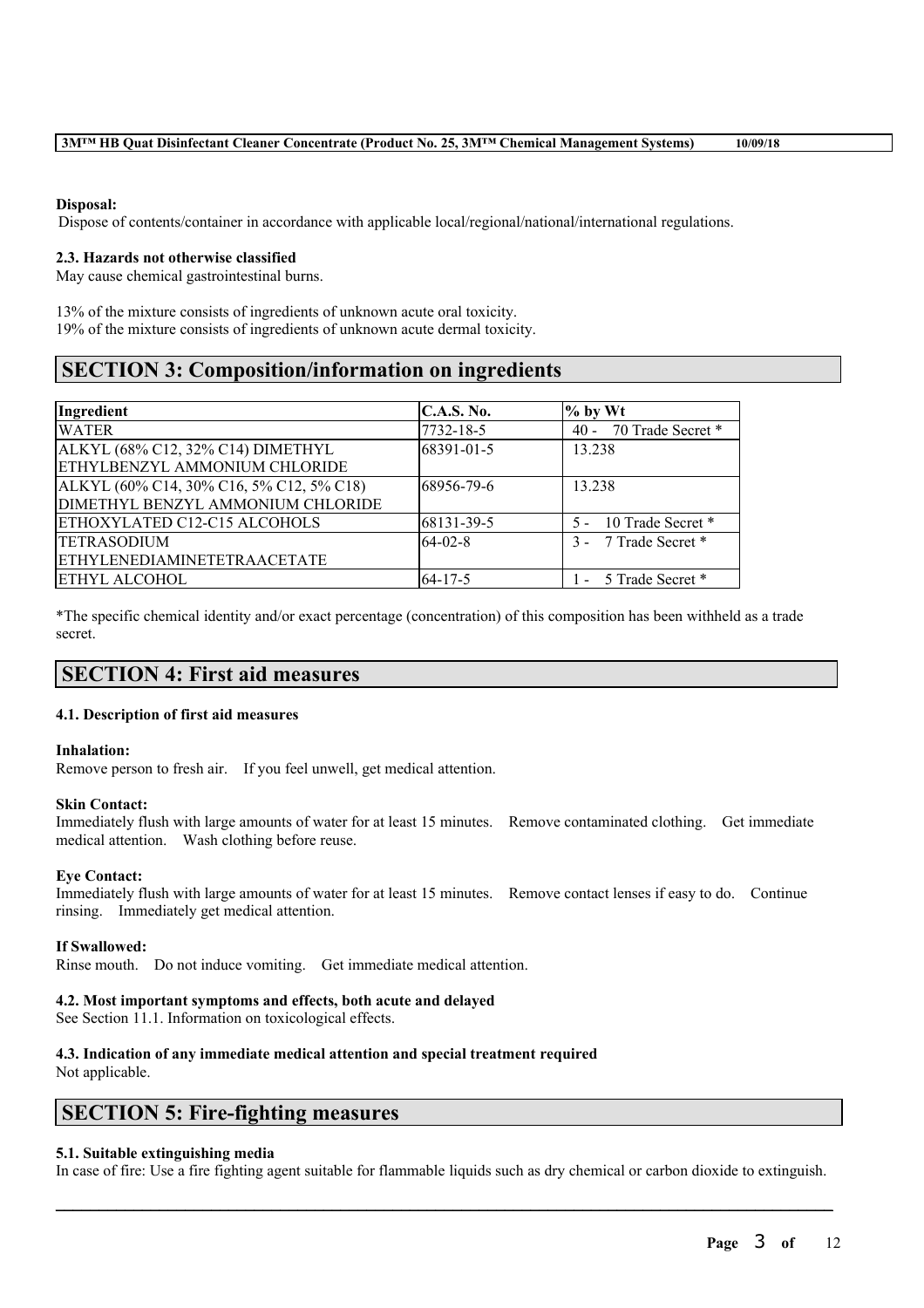# **5.2. Special hazards arising from the substance or mixture**

Closed containers exposed to heat from fire may build pressure and explode.

#### **5.3. Special protective actions for fire-fighters**

Water may not effectively extinguish fire; however, it should be used to keep fire-exposed containers and surfaces cool and prevent explosive rupture. Wear full protective clothing, including helmet, self-contained, positive pressure or pressure demand breathing apparatus, bunker coat and pants, bands around arms, waist and legs, face mask, and protective covering for exposed areas of the head.

# **SECTION 6: Accidental release measures**

## **6.1. Personal precautions, protective equipment and emergency procedures**

Evacuate area. Keep away from heat/sparks/open flames/hot surfaces. - No smoking. Use only non-sparking tools. Ventilate the area with fresh air. For large spill, or spills in confined spaces, provide mechanical ventilation to disperse or exhaust vapors, in accordance with good industrial hygiene practice. Warning! A motor could be an ignition source and could cause flammable gases or vapors in the spill area to burn or explode. Refer to other sections of this SDS for information regarding physical and health hazards, respiratory protection, ventilation, and personal protective equipment.

#### **6.2. Environmental precautions**

Avoid release to the environment. For larger spills, cover drains and build dikes to prevent entry into sewer systems or bodies of water.

## **6.3. Methods and material for containment and cleaning up**

Contain spill. Cover spill area with a fire-extinguishing foam designed for use on solvents, such as alcohols and acetone, that can dissolve in water. An AR - AFFF type foam is recommended. Working from around the edges of the spill inward, cover with bentonite, vermiculite, or commercially available inorganic absorbent material. Mix in sufficient absorbent until it appears dry. Absorb spillage to prevent material damage. Remember, adding an absorbent material does not remove a physical, health, or environmental hazard. Collect as much of the spilled material as possible using non-sparking tools. Place in a metal container approved for use in transportation by appropriate authorities. The container must be lined with polyethylene plastic or contain a plastic drum liner made of polyethylene. Clean up residue with water. Cover, but do not seal for 48 hours. Dispose of collected material as soon as possible in accordance with applicable local/regional/national/international regulations.

# **SECTION 7: Handling and storage**

## **7.1. Precautions for safe handling**

For industrial/occupational use only. Not for consumer sale or use. This product is not intended to be used without prior dilution as specified on the product label. Grounding or safety shoes with electrostatic dissipating soles (ESD) are not required with a chemical dispensing system. Keep out of reach of children. Keep away from heat/sparks/open flames/hot surfaces. - No smoking. Use only non-sparking tools. Take precautionary measures against static discharge. Do not breathe dust/fume/gas/mist/vapors/spray. Do not get in eyes, on skin, or on clothing. Do not eat, drink or smoke when using this product. Wash thoroughly after handling. Avoid release to the environment. Wash contaminated clothing before reuse. Avoid contact with oxidizing agents (eg. chlorine, chromic acid etc.) Keep away from reactive metals (eg. Aluminum, zinc etc.) to avoid the formation of hydrogen gas that could create an explosion hazard. Wear low static or properly grounded shoes. To minimize the risk of ignition, determine applicable electrical classifications for the process using this product and select specific local exhaust ventilation equipment to avoid flammable vapor accumulation. Ground/bond container and receiving equipment if there is potential for static electricity accumulation during transfer.

## **7.2. Conditions for safe storage including any incompatibilities**

Store in a well-ventilated place. Keep cool. Keep container tightly closed. Keep only in original container. Store in a corrosive resistant container with a resistant inner liner. Store away from acids. Store away from oxidizing agents.

 $\mathcal{L}_\mathcal{L} = \mathcal{L}_\mathcal{L} = \mathcal{L}_\mathcal{L} = \mathcal{L}_\mathcal{L} = \mathcal{L}_\mathcal{L} = \mathcal{L}_\mathcal{L} = \mathcal{L}_\mathcal{L} = \mathcal{L}_\mathcal{L} = \mathcal{L}_\mathcal{L} = \mathcal{L}_\mathcal{L} = \mathcal{L}_\mathcal{L} = \mathcal{L}_\mathcal{L} = \mathcal{L}_\mathcal{L} = \mathcal{L}_\mathcal{L} = \mathcal{L}_\mathcal{L} = \mathcal{L}_\mathcal{L} = \mathcal{L}_\mathcal{L}$ 

# **SECTION 8: Exposure controls/personal protection**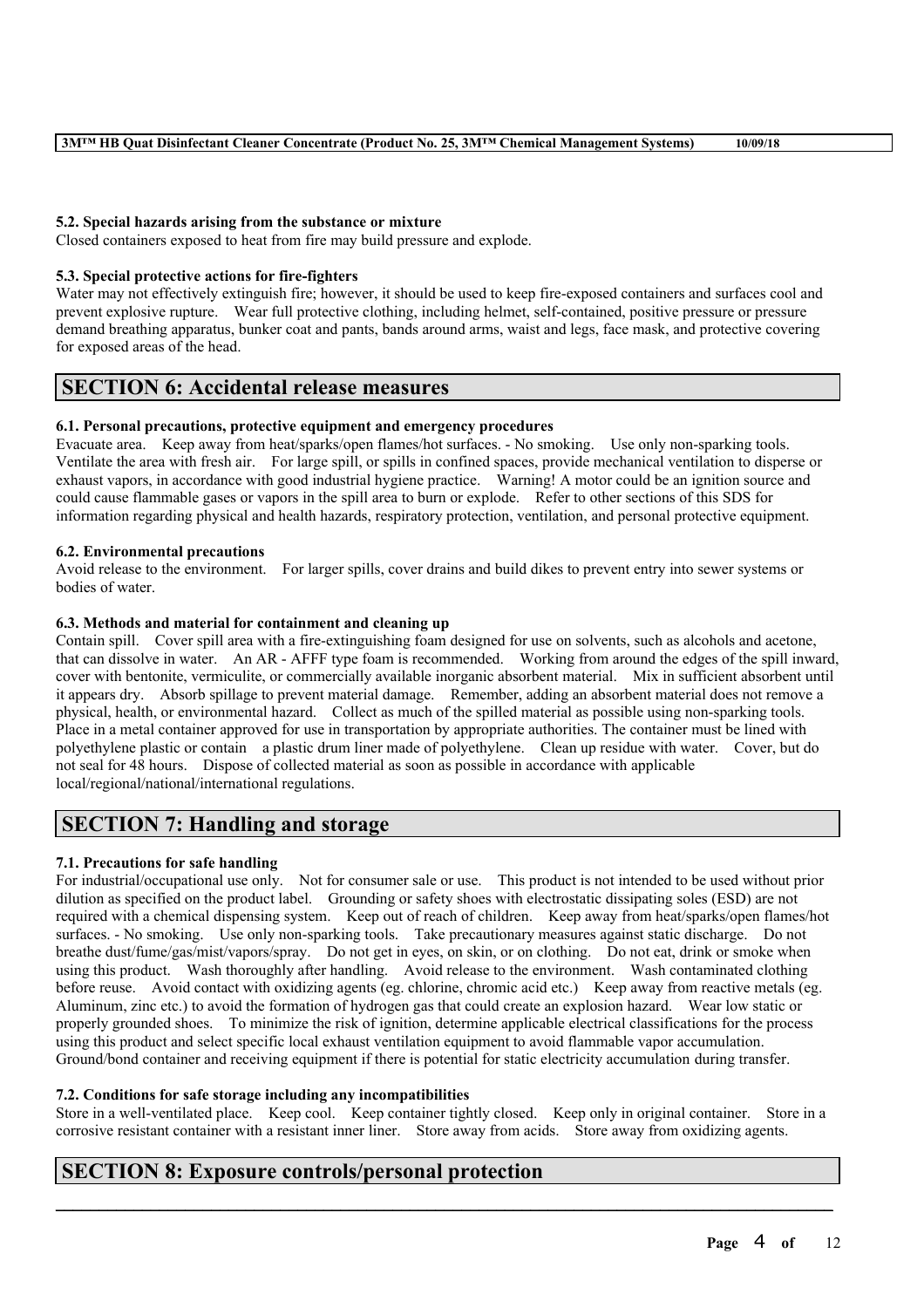#### **8.1. Control parameters**

#### **Occupational exposure limits**

If a component is disclosed in section 3 but does not appear in the table below, an occupational exposure limit is not available for the component.

| Ingredient            | C.A.S. No.    | <b>Agency</b> | Limit tvpe                | Additional Comments   |
|-----------------------|---------------|---------------|---------------------------|-----------------------|
| <b>JETHYL ALCOHOL</b> | 64-17-5       | <b>ACGIH</b>  | $\vert$ STEL:1000 ppm     | LA3: Confirmed animal |
|                       |               |               |                           | I carcin.             |
| <b>IETHYL ALCOHOL</b> | $64 - 17 - 5$ | <b>OSHA</b>   | (TWA:1900 mg/m3(1000 ppm) |                       |

ACGIH : American Conference of Governmental Industrial Hygienists

AIHA : American Industrial Hygiene Association

CMRG : Chemical Manufacturer's Recommended Guidelines

OSHA : United States Department of Labor - Occupational Safety and Health Administration

TWA: Time-Weighted-Average

STEL: Short Term Exposure Limit

CEIL: Ceiling

## **8.2. Exposure controls**

#### **8.2.1. Engineering controls**

NOTE: When used with a chemical dispensing system as directed, special ventilation is not required. Use general dilution ventilation and/or local exhaust ventilation to control airborne exposures to below relevant Exposure Limits and/or control dust/fume/gas/mist/vapors/spray. If ventilation is not adequate, use respiratory protection equipment. Use explosion-proof ventilation equipment.

#### **8.2.2. Personal protective equipment (PPE)**

#### **Eye/face protection**

NOTE: When used with a chemical dispensing system as directed, eye contact with the concentrate is not expected to occur. If the product is not used with a chemical dispensing system or if there is an accidental release, wear protective eye/face protection. Select and use eye/face protection to prevent contact based on the results of an exposure assessment. The following eye/face protection(s) are recommended: Full Face Shield

Indirect Vented Goggles

#### **Skin/hand protection**

NOTE: When used with a chemical dispensing system as directed, skin contact with the concentrate is not expected to occur. If product is not used with a chemical dispensing system or if there is an accidental release:

Select and use gloves and/or protective clothing approved to relevant local standards to prevent skin contact based on the results of an exposure assessment. Selection should be based on use factors such as exposure levels, concentration of the substance or mixture, frequency and duration, physical challenges such as temperature extremes, and other use conditions. Consult with your glove and/or protective clothing manufacturer for selection of appropriate compatible gloves/protective clothing.

Note: Nitrile gloves may be worn over polymer laminate gloves to improve dexterity.

Gloves made from the following material(s) are recommended: Butyl Rubber

Nitrile Rubber

Polymer laminate

If this product is used in a manner that presents a higher potential for exposure (eg. spraying, high splash potential etc.), then use of protective coveralls may be necessary.

 $\mathcal{L}_\mathcal{L} = \mathcal{L}_\mathcal{L} = \mathcal{L}_\mathcal{L} = \mathcal{L}_\mathcal{L} = \mathcal{L}_\mathcal{L} = \mathcal{L}_\mathcal{L} = \mathcal{L}_\mathcal{L} = \mathcal{L}_\mathcal{L} = \mathcal{L}_\mathcal{L} = \mathcal{L}_\mathcal{L} = \mathcal{L}_\mathcal{L} = \mathcal{L}_\mathcal{L} = \mathcal{L}_\mathcal{L} = \mathcal{L}_\mathcal{L} = \mathcal{L}_\mathcal{L} = \mathcal{L}_\mathcal{L} = \mathcal{L}_\mathcal{L}$ 

If product is not used with a chemical dispensing system or if there is an accidental release:

Select and use body protection to prevent contact based on the results of an exposure assessment. The following protective clothing material(s) are recommended:

Apron – Butyl rubber

Apron – Nitrile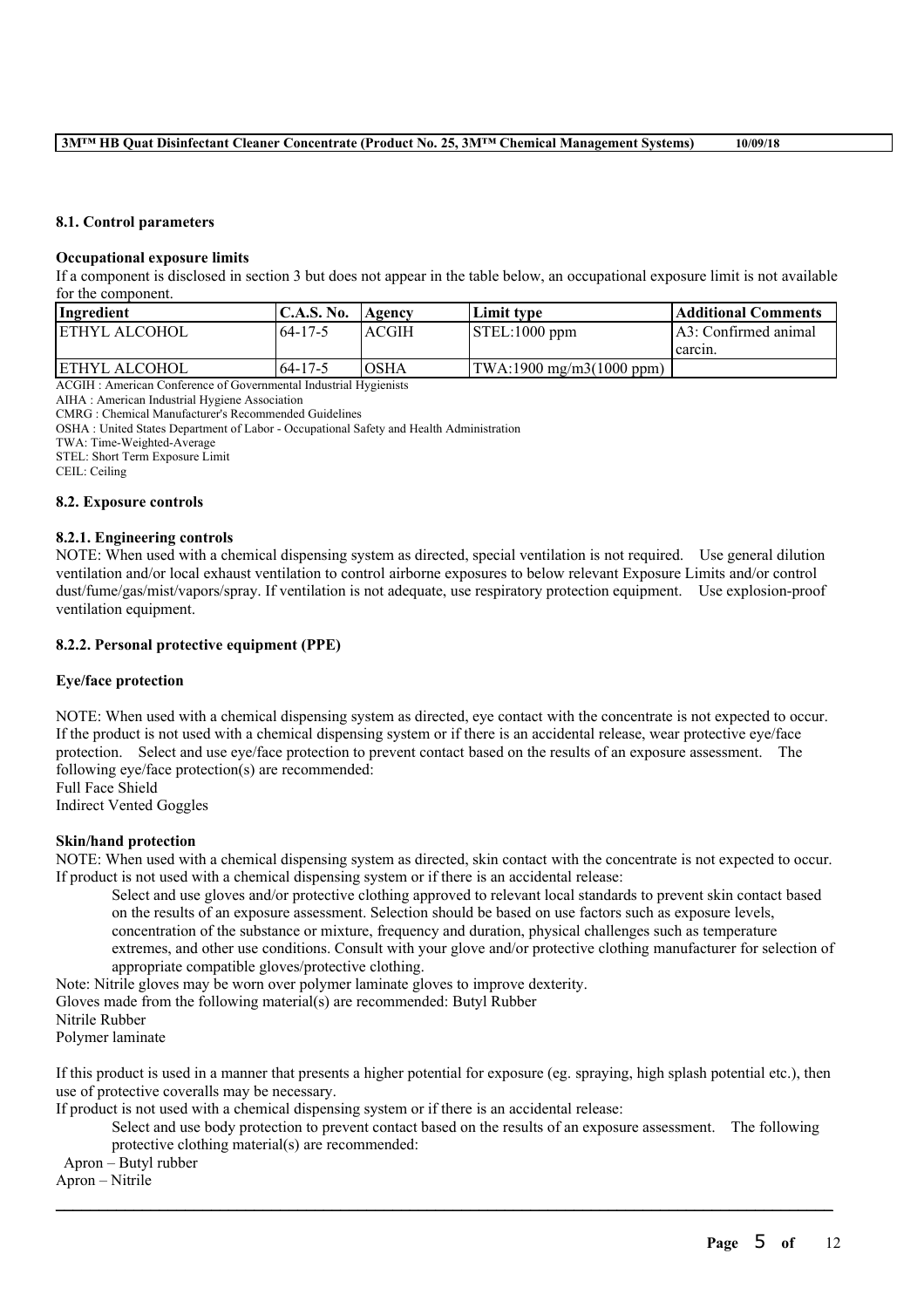Apron - polymer laminate

#### **Respiratory protection**

NOTE: When used with a chemical dispensing system as directed, respiratory protection is not required. If product is not used with a chemical dispensing system or if there is an accidental release:

An exposure assessment may be needed to decide if a respirator is required. If a respirator is needed, use respirators as part of a full respiratory protection program. Based on the results of the exposure assessment, select from the following respirator type(s) to reduce inhalation exposure:

Half facepiece or full facepiece air-purifying respirator suitable for organic vapors

For questions about suitability for a specific application, consult with your respirator manufacturer.

# **SECTION 9: Physical and chemical properties**

# **9.1. Information on basic physical and chemical properties**

| <b>General Physical Form:</b>             | Liquid                                                        |  |  |  |
|-------------------------------------------|---------------------------------------------------------------|--|--|--|
| <b>Specific Physical Form:</b>            | Liquid                                                        |  |  |  |
| Odor, Color, Grade:                       | Clear to sightly golden yellow liquid with neutral fragrance. |  |  |  |
| <b>Odor threshold</b>                     | No Data Available                                             |  |  |  |
| pН                                        | $12.1 - 13.3$                                                 |  |  |  |
| <b>Melting point</b>                      | Not Applicable                                                |  |  |  |
| <b>Boiling Point</b>                      | $>$ 133 °F                                                    |  |  |  |
| <b>Flash Point</b>                        | Approximately 133 °F [Test Method: Tagliabue Closed Cup]      |  |  |  |
| <b>Evaporation rate</b>                   | No Data Available                                             |  |  |  |
| <b>Flammability (solid, gas)</b>          | Not Applicable                                                |  |  |  |
| <b>Flammable Limits(LEL)</b>              | No Data Available                                             |  |  |  |
| <b>Flammable Limits(UEL)</b>              | No Data Available                                             |  |  |  |
| <b>Vapor Pressure</b>                     | No Data Available                                             |  |  |  |
| <b>Vapor Density</b>                      | No Data Available                                             |  |  |  |
| <b>Density</b>                            | No Data Available                                             |  |  |  |
| <b>Specific Gravity</b>                   | $1.009 - 1.023$ [ <i>Ref Std</i> : WATER=1]                   |  |  |  |
| <b>Solubility in Water</b>                | Complete                                                      |  |  |  |
| Solubility- non-water                     | No Data Available                                             |  |  |  |
| Partition coefficient: n-octanol/water    | No Data Available                                             |  |  |  |
| <b>Autoignition temperature</b>           | No Data Available                                             |  |  |  |
| <b>Decomposition temperature</b>          | No Data Available                                             |  |  |  |
| <b>Viscosity</b>                          | 22.9 - 27.9 sec $[Details:(Zahn #2)]$                         |  |  |  |
| <b>Volatile Organic Compounds</b>         | $3 - 7\%$ weight                                              |  |  |  |
| <b>Percent volatile</b>                   | 40 - 75 $%$                                                   |  |  |  |
| <b>VOC Less H2O &amp; Exempt Solvents</b> | $70 - 120$ g/l                                                |  |  |  |
|                                           |                                                               |  |  |  |

# **SECTION 10: Stability and reactivity**

#### **10.1. Reactivity**

This material may be reactive with certain agents under certain conditions - see the remaining headings in this section.

 $\mathcal{L}_\mathcal{L} = \mathcal{L}_\mathcal{L} = \mathcal{L}_\mathcal{L} = \mathcal{L}_\mathcal{L} = \mathcal{L}_\mathcal{L} = \mathcal{L}_\mathcal{L} = \mathcal{L}_\mathcal{L} = \mathcal{L}_\mathcal{L} = \mathcal{L}_\mathcal{L} = \mathcal{L}_\mathcal{L} = \mathcal{L}_\mathcal{L} = \mathcal{L}_\mathcal{L} = \mathcal{L}_\mathcal{L} = \mathcal{L}_\mathcal{L} = \mathcal{L}_\mathcal{L} = \mathcal{L}_\mathcal{L} = \mathcal{L}_\mathcal{L}$ 

## **10.2. Chemical stability**

Stable.

#### **10.3. Possibility of hazardous reactions**

Hazardous polymerization will not occur.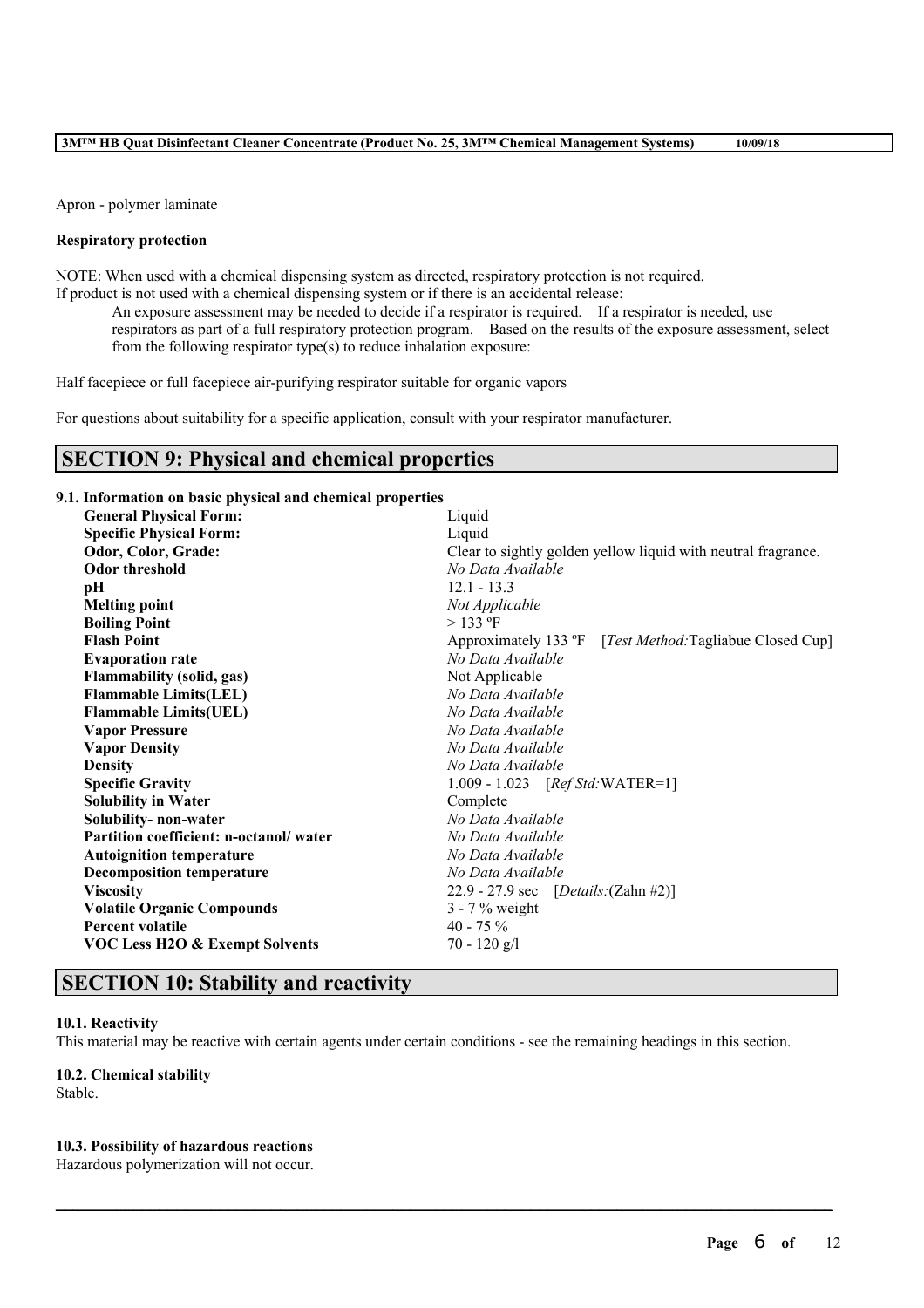#### **10.4. Conditions to avoid** Not determined

#### **10.5. Incompatible materials** Strong acids

## **10.6. Hazardous decomposition products**

**Substance Condition** Carbon monoxide Not Specified Carbon dioxide Not Specified Oxides of Nitrogen Not Specified

# **SECTION 11: Toxicological information**

The information below may not be consistent with the material classification in Section 2 if specific ingredient **classifications are mandated by a competent authority. In addition, toxicological data on ingredients may not be** reflected in the material classification and/or the signs and symptoms of exposure, because an ingredient may be present below the threshold for labeling, an ingredient may not be available for exposure, or the data may not be **relevant to the material as a whole.**

**11.1. Information on Toxicological effects**

**Signs and Symptoms of Exposure**

## Based on test data and/or information on the components, this material may produce the following health effects:

## **Inhalation:**

Respiratory Tract Irritation: Signs/symptoms may include cough, sneezing, nasal discharge, headache, hoarseness, and nose and throat pain.

# **Skin Contact:**

Corrosive (Skin Burns): Signs/symptoms may include localized redness, swelling, itching, intense pain, blistering, ulceration, and tissue destruction.

# **Eye Contact:**

Corrosive (Eye Burns): Signs/symptoms may include cloudy appearance of the cornea, chemical burns, severe pain, tearing, ulcerations, significantly impaired vision or complete loss of vision.

## **Ingestion:**

May be harmful if swallowed.

Gastrointestinal Corrosion: Signs/symptoms may include severe mouth, throat and abdominal pain; nausea; vomiting; and diarrhea; blood in the feces and/or vomitus may also be seen.

## **Additional Information:**

This product contains ethanol. Alcoholic beverages and ethanol in alcoholic beverages have been classified by the International Agency for Research on Cancer as carcinogenic to humans. There are also data associating human consumption of alcoholic beverages with developmental toxicity and liver toxicity. Exposure to ethanol during the foreseeable use of this product is not expected to cause cancer, developmental toxicity, or liver toxicity.

## **Toxicological Data**

If a component is disclosed in section 3 but does not appear in a table below, either no data are available for that endpoint or the data are not sufficient for classification.

 $\mathcal{L}_\mathcal{L} = \mathcal{L}_\mathcal{L} = \mathcal{L}_\mathcal{L} = \mathcal{L}_\mathcal{L} = \mathcal{L}_\mathcal{L} = \mathcal{L}_\mathcal{L} = \mathcal{L}_\mathcal{L} = \mathcal{L}_\mathcal{L} = \mathcal{L}_\mathcal{L} = \mathcal{L}_\mathcal{L} = \mathcal{L}_\mathcal{L} = \mathcal{L}_\mathcal{L} = \mathcal{L}_\mathcal{L} = \mathcal{L}_\mathcal{L} = \mathcal{L}_\mathcal{L} = \mathcal{L}_\mathcal{L} = \mathcal{L}_\mathcal{L}$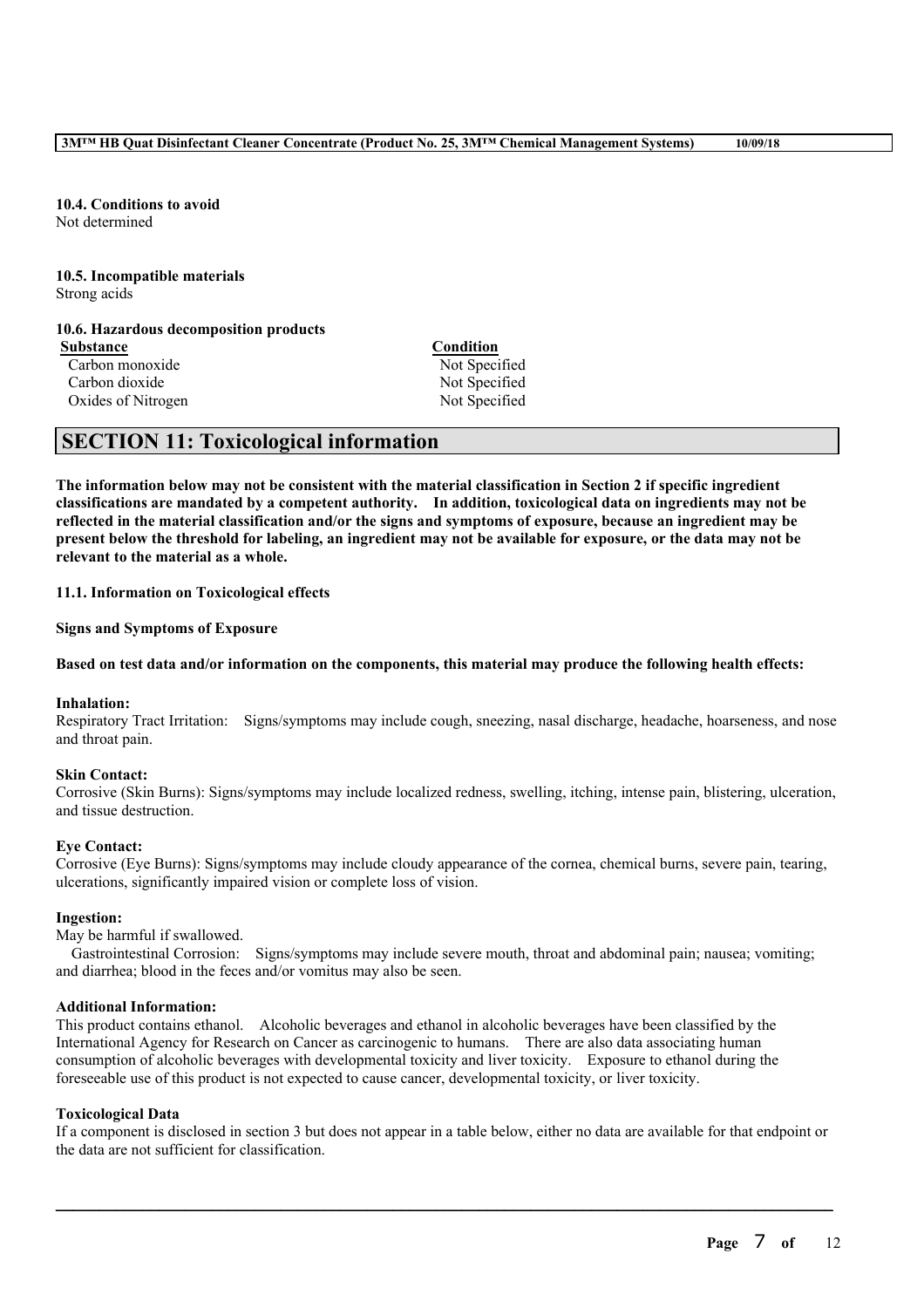# **3M™ HB Quat Disinfectant Cleaner Concentrate (Product No. 25, 3M™ Chemical Management Systems) 10/09/18**

#### **Acute Toxicity**

| Name                                          | Route       | <b>Species</b> | Value                                                |
|-----------------------------------------------|-------------|----------------|------------------------------------------------------|
| Overall product                               | Dermal      |                | No data available; calculated $ATE > 5,000$ mg/kg    |
| Overall product                               | Ingestion   |                | No data available; calculated ATE2,000 - 5,000 mg/kg |
| ALKYL (68% C12, 32% C14) DIMETHYL ETHYLBENZYL | Dermal      | <b>Not</b>     | $LD50 > 2,000$ mg/kg                                 |
| <b>AMMONIUM CHLORIDE</b>                      |             | available      |                                                      |
| ALKYL (68% C12, 32% C14) DIMETHYL ETHYLBENZYL | Ingestion   | Not.           | $500$ mg/kg<br>LD50                                  |
| <b>AMMONIUM CHLORIDE</b>                      |             | available      |                                                      |
| ETHOXYLATED C12-C15 ALCOHOLS                  | Dermal      | Rat            | LD50<br>$5,000$ mg/kg                                |
| ETHOXYLATED C12-C15 ALCOHOLS                  | Ingestion   | Rat            | $1,200$ mg/kg<br>LD50                                |
| ETHYL ALCOHOL                                 | Dermal      | Rabbit         | $LD50 > 15,800$ mg/kg                                |
| ETHYL ALCOHOL                                 | Inhalation- | Rat            | $LC50$ 124.7 mg/l                                    |
|                                               | Vapor (4    |                |                                                      |
|                                               | hours)      |                |                                                      |
| ETHYL ALCOHOL                                 | Ingestion   | Rat            | LD50<br>$17,800$ mg/kg                               |
| TETRASODIUM ETHYLENEDIAMINETETRAACETATE       | Ingestion   | Rat            | $1,658$ mg/kg<br>LD50                                |
| $\blacksquare$                                |             |                |                                                      |

 $ATE = acute$  toxicity estimate

#### **Skin Corrosion/Irritation**

| Name                                                   | <b>Species</b> | Value                     |
|--------------------------------------------------------|----------------|---------------------------|
|                                                        |                |                           |
| ALKYL (68% C12, 32% C14) DIMETHYL ETHYLBENZYL AMMONIUM | Professio      | Corrosive                 |
| <b>CHLORIDE</b>                                        | nal            |                           |
|                                                        | judgeme        |                           |
|                                                        | nt             |                           |
| ETHYL ALCOHOL                                          | Rabbit         | No significant irritation |

## **Serious Eye Damage/Irritation**

| Name                                                                      | <b>Species</b>                    | Value           |
|---------------------------------------------------------------------------|-----------------------------------|-----------------|
| ALKYL (68% C12, 32% C14) DIMETHYL ETHYLBENZYL AMMONIUM<br><b>CHLORIDE</b> | Professio<br>nal<br>judgeme<br>nt | Corrosive       |
| ETHOXYLATED C12-C15 ALCOHOLS                                              | <b>Not</b><br>available           | Corrosive       |
| ETHYL ALCOHOL                                                             | Rabbit                            | Severe irritant |

#### **Skin Sensitization**

| $\rightarrow$<br>Name | <b>Species</b> | 'alue                                   |
|-----------------------|----------------|-----------------------------------------|
| COHOL<br>л            | Human          | <b>CONTRACTOR</b><br>Not.<br>classified |

#### **Respiratory Sensitization**

For the component/components, either no data are currently available or the data are not sufficient for classification.

#### **Germ Cell Mutagenicity**

| Name          | Route    | Value                                                                           |
|---------------|----------|---------------------------------------------------------------------------------|
| ETHYL ALCOHOL | In Vitro | Some positive data exist, but the data are not<br>sufficient for classification |
| ETHYL ALCOHOL | In vivo  | Some positive data exist, but the data are not<br>sufficient for classification |

# **Carcinogenicity**

| <b>Name</b>   | Route     | <b>Species</b>                | Value                                                                           |
|---------------|-----------|-------------------------------|---------------------------------------------------------------------------------|
| ETHYL ALCOHOL | Ingestion | Multiple<br>anımaı<br>species | Some positive data exist, but the data are not<br>sufficient for classification |

 $\mathcal{L}_\mathcal{L} = \mathcal{L}_\mathcal{L} = \mathcal{L}_\mathcal{L} = \mathcal{L}_\mathcal{L} = \mathcal{L}_\mathcal{L} = \mathcal{L}_\mathcal{L} = \mathcal{L}_\mathcal{L} = \mathcal{L}_\mathcal{L} = \mathcal{L}_\mathcal{L} = \mathcal{L}_\mathcal{L} = \mathcal{L}_\mathcal{L} = \mathcal{L}_\mathcal{L} = \mathcal{L}_\mathcal{L} = \mathcal{L}_\mathcal{L} = \mathcal{L}_\mathcal{L} = \mathcal{L}_\mathcal{L} = \mathcal{L}_\mathcal{L}$ 

# **Reproductive Toxicity**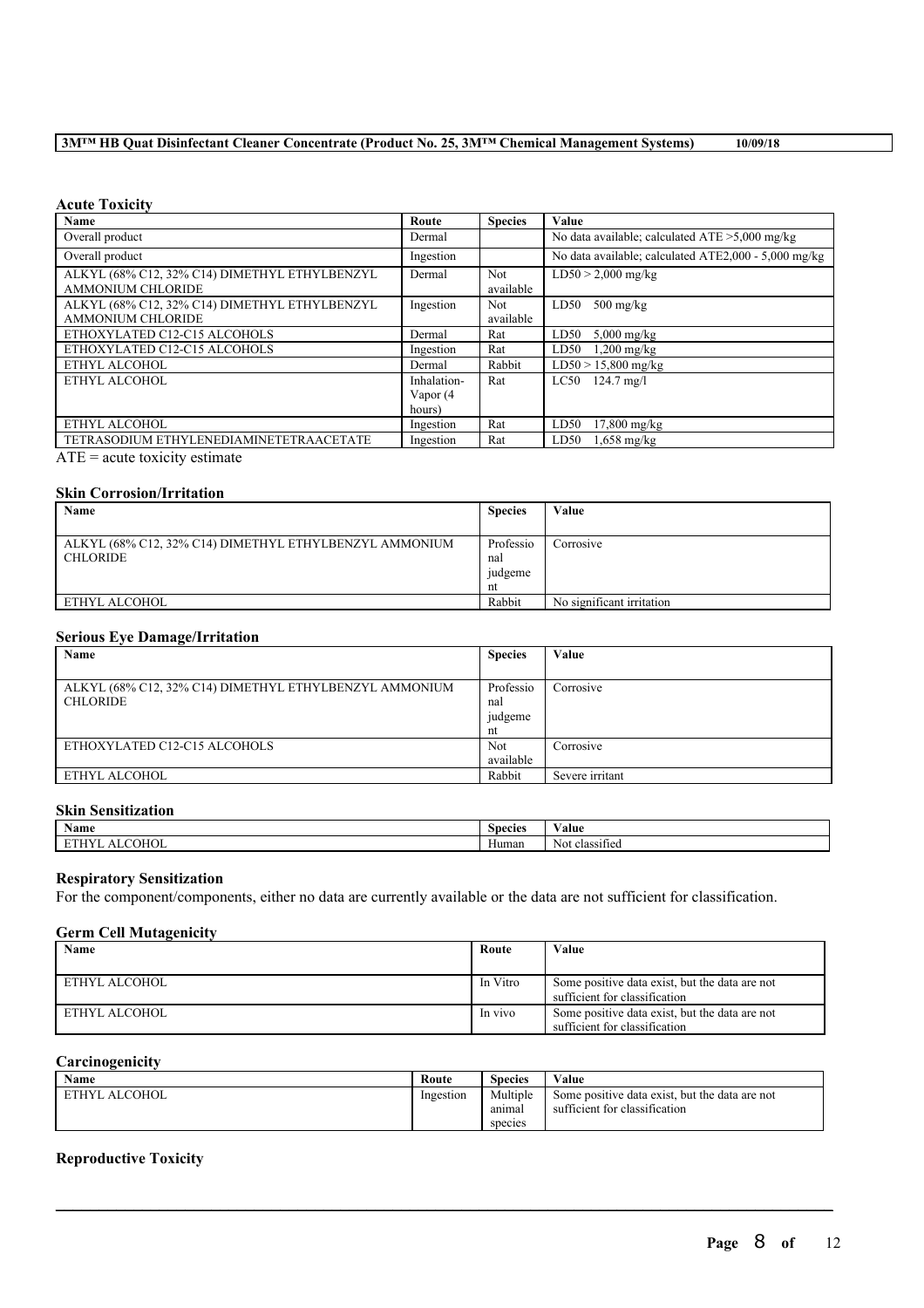## **3M™ HB Quat Disinfectant Cleaner Concentrate (Product No. 25, 3M™ Chemical Management Systems) 10/09/18**

| Name          | Route      | Value                          | <b>Species</b> | <b>Test Result</b> | Exposure        |
|---------------|------------|--------------------------------|----------------|--------------------|-----------------|
|               |            |                                |                |                    | <b>Duration</b> |
| ETHYL ALCOHOL | Inhalation | Not classified for development | Rat            | NOAEL 38           | during          |
|               |            |                                |                | mg/                | gestation       |
| ETHYL ALCOHOL | Ingestion  | Not classified for development | Rat            | <b>NOAEL 5.200</b> | premating $\&$  |
|               |            |                                |                | mg/kg/day          | during          |
|               |            |                                |                |                    | gestation       |

# **Reproductive and/or Developmental Effects**

## **Target Organ(s)**

# **Specific Target Organ Toxicity - single exposure**

| Name                                                                                      | Route      | Target Organ(s)                      | Value                                                                              | <b>Species</b>                | <b>Test Result</b>            | <b>Exposure</b><br><b>Duration</b> |
|-------------------------------------------------------------------------------------------|------------|--------------------------------------|------------------------------------------------------------------------------------|-------------------------------|-------------------------------|------------------------------------|
| ALKYL (68% C12, 32%<br>C14) DIMETHYL<br>ETHYLBENZYL<br><b>AMMONIUM</b><br><b>CHLORIDE</b> | Inhalation | respiratory irritation               | May cause respiratory irritation                                                   |                               | <b>NOAEL Not</b><br>available |                                    |
| ETHYL ALCOHOL                                                                             | Inhalation | central nervous<br>system depression | May cause drowsiness or<br>dizziness                                               | Human                         | LOAEL 2.6<br>mg/l             | 30 minutes                         |
| ETHYL ALCOHOL                                                                             | Inhalation | respiratory irritation               | Some positive data exist, but the<br>data are not sufficient for<br>classification | Human                         | LOAEL 9.4<br>mg/l             | not available                      |
| ETHYL ALCOHOL                                                                             | Ingestion  | central nervous<br>system depression | May cause drowsiness or<br>dizziness                                               | Multiple<br>animal<br>species | NOAEL not<br>available        |                                    |
| ETHYL ALCOHOL                                                                             | Ingestion  | kidney and/or<br>bladder             | Not classified                                                                     | Dog                           | NOAEL<br>$3,000$ mg/kg        |                                    |

#### **Specific Target Organ Toxicity - repeated exposure**

| Name          | Route      | Target Organ(s)                            | Value                                                                              | <b>Species</b> | <b>Test Result</b>                 | <b>Exposure</b><br><b>Duration</b> |
|---------------|------------|--------------------------------------------|------------------------------------------------------------------------------------|----------------|------------------------------------|------------------------------------|
| ETHYL ALCOHOL | Inhalation | liver                                      | Some positive data exist, but the<br>data are not sufficient for<br>classification | Rabbit         | LOAEL 124<br>mg/l                  | 365 days                           |
| ETHYL ALCOHOL | Inhalation | hematopoietic<br>system   immune<br>system | Not classified                                                                     | Rat            | NOAEL 25<br>mg/l                   | 14 days                            |
| ETHYL ALCOHOL | Ingestion  | liver                                      | Some positive data exist, but the<br>data are not sufficient for<br>classification | Rat            | LOAEL<br>8.000<br>mg/kg/day        | 4 months                           |
| ETHYL ALCOHOL | Ingestion  | kidney and/or<br>bladder                   | Not classified                                                                     | Dog            | <b>NOAEL</b><br>3,000<br>mg/kg/day | 7 days                             |

#### **Aspiration Hazard**

For the component/components, either no data are currently available or the data are not sufficient for classification.

#### Please contact the address or phone number listed on the first page of the SDS for additional toxicological information **on this material and/or its components.**

 $\mathcal{L}_\mathcal{L} = \mathcal{L}_\mathcal{L} = \mathcal{L}_\mathcal{L} = \mathcal{L}_\mathcal{L} = \mathcal{L}_\mathcal{L} = \mathcal{L}_\mathcal{L} = \mathcal{L}_\mathcal{L} = \mathcal{L}_\mathcal{L} = \mathcal{L}_\mathcal{L} = \mathcal{L}_\mathcal{L} = \mathcal{L}_\mathcal{L} = \mathcal{L}_\mathcal{L} = \mathcal{L}_\mathcal{L} = \mathcal{L}_\mathcal{L} = \mathcal{L}_\mathcal{L} = \mathcal{L}_\mathcal{L} = \mathcal{L}_\mathcal{L}$ 

# **SECTION 12: Ecological information**

# **Ecotoxicological information**

A 3M Product Environmental Data Sheet (PED) is available.

## **Chemical fate information**

A 3M Product Environmental Data Sheet (PED) is available.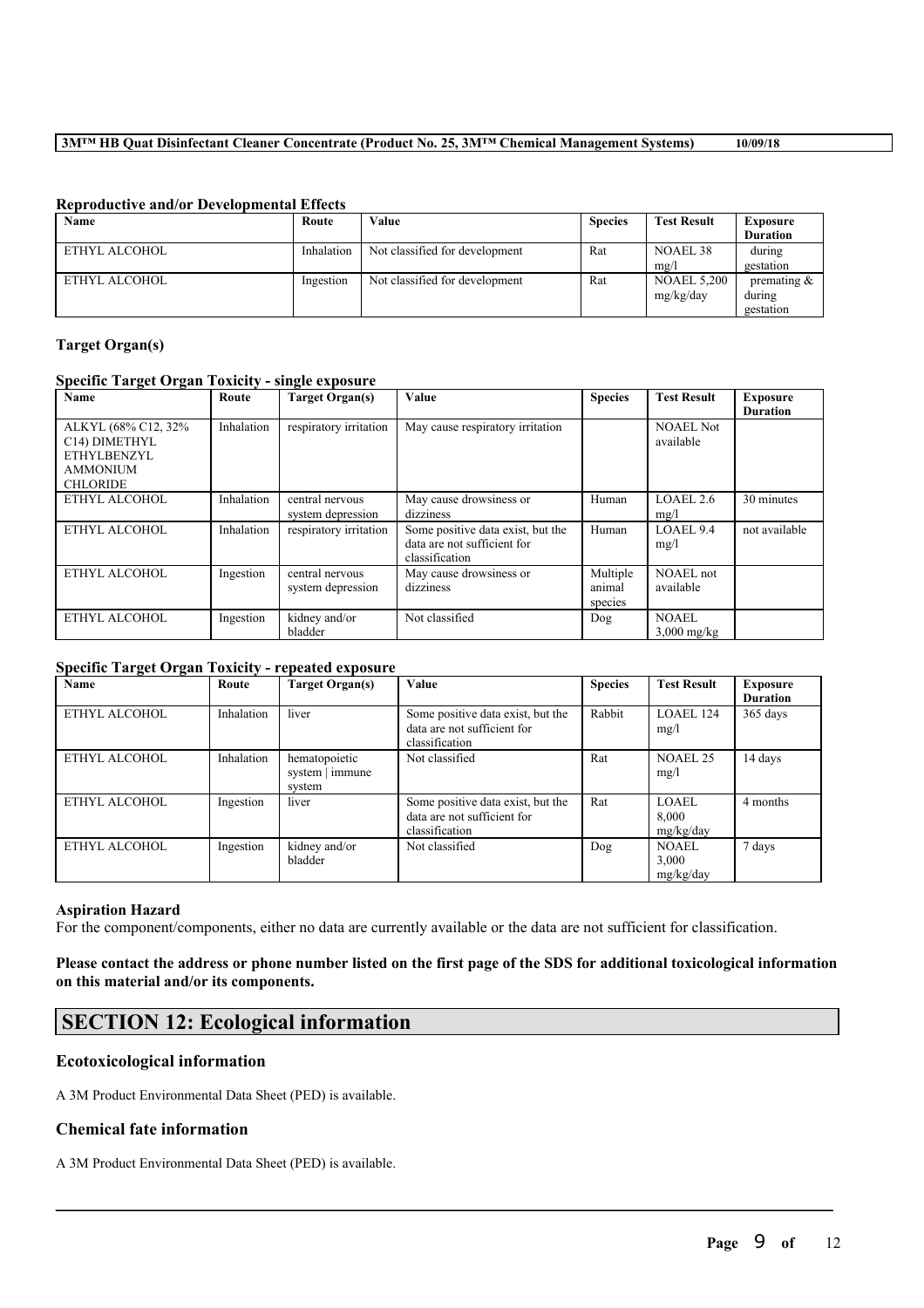# **SECTION 13: Disposal considerations**

#### **13.1. Disposal methods**

Dispose of contents/ container in accordance with the local/regional/national/international regulations.

Incinerate in a permitted waste incineration facility. Empty drums/barrels/containers used for transporting and handling hazardous chemicals (chemical substances/mixtures/preparations classified as Hazardous as per applicable regulations) shall be considered, stored, treated & disposed of as hazardous wastes unless otherwise defined by applicable waste regulations. Consult with the respective regulating authorities to determine the available treatment and disposal facilities.

**EPA Hazardous Waste Number (RCRA):** D001 (Ignitable), D002 (Corrosive)

# **SECTION 14: Transport Information**

For Transport Information, please visit http://3M.com/Transportinfo or call 1-800-364-3577 or 651-737-6501.

# **SECTION 15: Regulatory information**

## **15.1. US Federal Regulations**

#### **EPCRA 311/312 Hazard Classifications:**

**Physical Hazards** Corrosive to metal

Flammable (gases, aerosols, liquids, or solids)

#### **Health Hazards**

Hazard Not Otherwise Classified (HNOC)

Serious eye damage or eye irritation

Skin Corrosion or Irritation

## **FIFRA**

**Status Registration Number** Registered 61178-5-10350

This chemical is a pesticide product registered by the United States Environmental Protection Agency and is subject to certain labeling requirements under federal pesticide law. These requirements differ from the classification criteria and hazard information required for safety data sheets (SDS), and for workplace labels of non-pesticide chemicals. The hazard information required on the pesticide label is reproduced below. The pesticide label also includes other important information, including directions for use.

PRECAUTIONARY STATEMENTS HAZARDS TO HUMANS AND DOMESTIC ANIMALS **DANGER** 

KEEP OUT OF REACH OF CHILDREN:

Corrosive. Causes irreversible eye damage and skin burns. Do not get in eyes, on skin, or on clothing. Harmful if swallowed. Wear protective eyewear (goggles, face shield or safety glasses). Wear protective clothing and rubber gloves. Avoid contamination of food. Wash thoroughly with soap and water after handling and before eating, drinking, chewing gum, using tobacco or using the toilet. Remove contaminated clothing and wash clothing before reuse.

 $\mathcal{L}_\mathcal{L} = \mathcal{L}_\mathcal{L} = \mathcal{L}_\mathcal{L} = \mathcal{L}_\mathcal{L} = \mathcal{L}_\mathcal{L} = \mathcal{L}_\mathcal{L} = \mathcal{L}_\mathcal{L} = \mathcal{L}_\mathcal{L} = \mathcal{L}_\mathcal{L} = \mathcal{L}_\mathcal{L} = \mathcal{L}_\mathcal{L} = \mathcal{L}_\mathcal{L} = \mathcal{L}_\mathcal{L} = \mathcal{L}_\mathcal{L} = \mathcal{L}_\mathcal{L} = \mathcal{L}_\mathcal{L} = \mathcal{L}_\mathcal{L}$ 

STATEMENT OF PRACTICAL TREATMENT: FIRST AID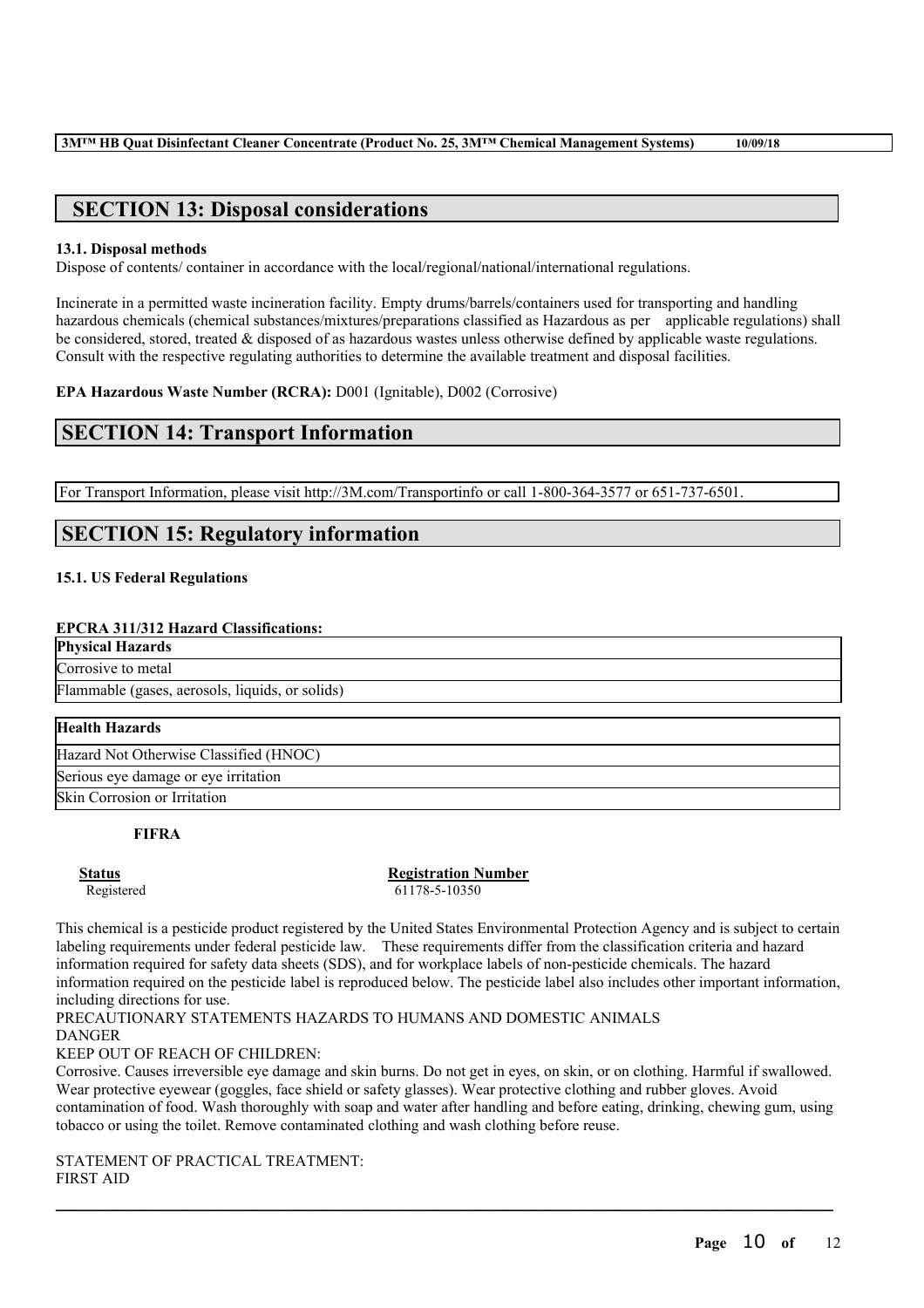#### **3M™ HB Quat Disinfectant Cleaner Concentrate (Product No. 25, 3M™ Chemical Management Systems) 10/09/18**

IF ON SKIN OR CLOTHING:Take off contaminated clothing. Rinse skin immediately with plenty of water for 15 - 20 minutes. Call a poison control center or doctor for treatment advice.

IF IN EYES: Hold eye open and rinse slowly and gently with water for 15 - 20 minutes. Remove contact lenses, if present, after the first 5 minutes, then continue rinsing eye. Call a poison control center or doctor for treatment advice.

IF SWALLOWED: Call a poison control center or doctor immediately for treatment advice. Have person sip a glass of water if able to swallow. Do not induce vomiting unless told to do so by a poison control center or doctor. Do not give anything by mouth to an unconscious person.

IF INHALED: Move person to fresh air. If person is not breathing, call 911 or an ambulance, then give artificial respiration, preferably mouth-to-mouth, if possible. Call a poison control center or doctor for further treatment advice. Have the product container or label with you when calling a poison control center or doctor, or going for treatment. For additional medical advice, call the following emergency phone number: (651) 737-6501 OR 1-800-364-3577.

NOTE TO PHYSICIAN: Probable mucosal damage may contraindicate the use of gastric lavage.

## PHYSICAL OR CHEMICAL HAZARDS

Combustible. Do not use or store near heat or open flame.

#### STORAGE AND DISPOSAL

Do not contaminate water, food, or feed by storage or disposal.

STORAGE Do not store on side. Avoid creasing or impacting of side walls. Store securely in closed original container. Avoid storage at temperature extremes or in sunlight. Avoid shipping or storing below freezing. If product freezes, thaw at room temperature and shake gently to remix components. Use locked storage in an area that will prevent cross-contamination of other pesticides, fertilizer, food and feed. Store in locked area inaccessible to children.

PESTICIDE DISPOSAL Pesticide wastes are acutely hazardous. Improper disposal of excess pesticide, spray mixture or rinsate is a violation of Federal Law. If these wastes cannot be disposed of according to label instructions, contact your State Pesticide or Environmental Control Agency, or the Hazardous Waste representative at the nearest EPA Regional Office for guidance.

CONTAINER DISPOSAL Triple rinse container (or equivalent) promptly after emptying. Triple rinse as follows: Empty the remaining contents into application equipment or a mix tank and drain for 10 seconds after the flow begins to drip. Fill the container 1/4 full with water and recap. Shake for 10 seconds. Discard rinsate. Drain for 10 seconds after the flow begins to drip. Repeat this procedure two more times. Nonrefillable container. Do not reuse or refill this container. Offer for recycling if available.

# **15.2. State Regulations**

#### **15.3. Chemical Inventories**

The components of this material are in compliance with the provisions of Australia National Industrial Chemical Notification and Assessment Scheme (NICNAS). Certain restrictions may apply. Contact the selling division for additional information.

The components of this product are in compliance with the new substance notification requirements of CEPA.

The components of this material are in compliance with the China "Measures on Environmental Management of New Chemical Substance". Certain restrictions may apply. Contact the selling division for additional information.

The components of this material are in compliance with the provisions of the Korean Toxic Chemical Control Law. Certain restrictions may apply. Contact the selling division for additional information.

The components of this material are in compliance with the provisions of Japan Chemical Substance Control Law. Certain restrictions may apply. Contact the selling division for additional information.

The components of this material are in compliance with the provisions of Philippines RA 6969 requirements. Certain restrictions may apply. Contact the selling division for additional information.

The components of this product are in compliance with the chemical notification requirements of TSCA. All required components of this product are listed on the active portion of the TSCA Inventory.

 $\mathcal{L}_\mathcal{L} = \mathcal{L}_\mathcal{L} = \mathcal{L}_\mathcal{L} = \mathcal{L}_\mathcal{L} = \mathcal{L}_\mathcal{L} = \mathcal{L}_\mathcal{L} = \mathcal{L}_\mathcal{L} = \mathcal{L}_\mathcal{L} = \mathcal{L}_\mathcal{L} = \mathcal{L}_\mathcal{L} = \mathcal{L}_\mathcal{L} = \mathcal{L}_\mathcal{L} = \mathcal{L}_\mathcal{L} = \mathcal{L}_\mathcal{L} = \mathcal{L}_\mathcal{L} = \mathcal{L}_\mathcal{L} = \mathcal{L}_\mathcal{L}$